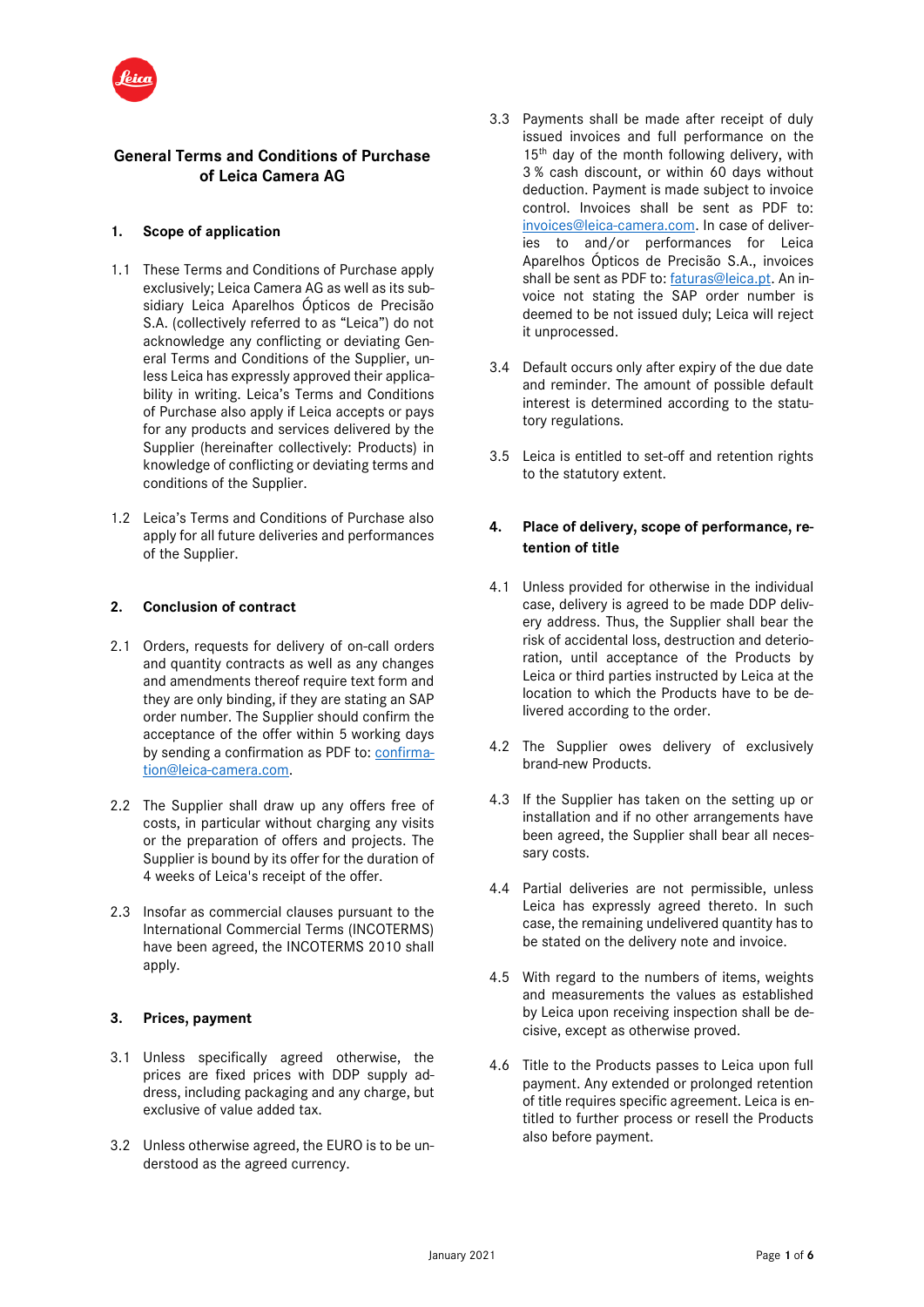### **5. Dispatch, packaging, waste disposal**

- 5.1 Dispatch documents, in particular delivery notes, dockets and pro-forma invoices have to be enclosed in the consignments. The Supplier has to provide Leica with a long-term supplier's declaration upon first delivery, and thereafter once a year. All documents have to state the order numbers and the denominations as requested by Leica in the order. In respect of third countries, i.e. non-EU countries, the consignments must additionally be accompanied by certificates of origin.
- 5.2 The Supplier undertakes to use environmentally friendly packaging allowing recycling or cost-effective disposal. Styrofoam chips are not permitted as packaging material. The packaging shall ensure protection against damage, soiling and dampness during transportation and storing so that the installation at Leica or a company commissioned by Leica can be made without additional expense. All information relevant for the content, storage and transportation must be visibly affixed to the packaging, in particular the Leica material number and material designation as well as the Leica SAP order number must be stated. Any borrowed packaging will be returned to the Supplier's address on a carriage forward basis.
- 5.3 Transportation is insured by Leica if it is carried out at the risk of Leica. Leica does not reimburse any transportation insurance costs caused by the Supplier.
- 5.4 If the Supplier does not comply with the aforementioned dispatch requirements, Leica shall be entitled to charge the Supplier with any additional costs incurred.
- 5.5 Empties, packaging material and loading equipment are returned on a carriage forward basis at the expense of the Supplier.
- 5.6 The Supplier shall at its own expense and in compliance with the statutory regulations utilise and dispose of any waste relating to the delivery, unless otherwise agreed. Title, risk and liability under the laws on waste pass to the Supplier when waste arises.

### **6. Delivery dates**

- 6.1 If agreed delivery dates are not observed or if the Supplier otherwise defaults in delivery, the statutory regulations shall apply.
- 6.2 The Supplier may plead absence of necessary information or documents to be provided by Leica only if the Supplier has not received such

information or documents within a reasonable period of time despite written reminder.

- 6.3 In the event of default in delivery, in particular if fixed delivery dates have not been observed, Leica shall be entitled to charge a contract penalty of 0.2 % of the net value of the delayed products per working day, at most however 5 % of the value of the goods. The contract penalty can be requested in addition to performance. Claims for damages instead and in addition to performance, and the right to withdraw from the contract remain unaffected. The contract penalty is set off against a claim for damages in addition to performance.
- 6.4 The unconditional acceptance of the delayed delivery or performance does not constitute a waiver of the claims to which Leica is entitled due to the delayed delivery or service; this shall apply until full payment of the remuneration owed by Leica.

### **7. Information obligations, force majeure, export control**

- 7.1 The Supplier is obliged to expressly point out to Leica any classifications of the Product according to the applicable export control laws.
- 7.2 The Supplier affirms to be aware that the US-American export controls and trade sanctions are cross-border and apply to and may restrict the use, re-export, release or other transfer of any supplied goods, technologies, software or any other foreign product that contains or is a product thereof. The Supplier undertakes to comply with the US-American export control regulations and trade sanctions.
- 7.3 As soon as the Supplier notices that delivery is or might not be possible in accordance with the contract, with regard to production, primary materials, compliance with the delivery date or similar circumstances, the Supplier shall notify Leica without undue delay. The agreed delivery time is not extended by such information.
- 7.4 Events of force majeure and events that Leica cannot influence, including but not limited to natural disasters, strikes, warlike events, riots, official orders, general energy and raw material shortages, unforeseeable blocking of transportation routes, entitle Leica – irrespective of any other rights – to withdraw from the contract as a whole or in part, insofar as Leica's interest in the performance consequently ceases to exist.
- 7.5 Any intended change or any intended use of equivalent or alternative material by the Supplier needs to be notified to Leica in text form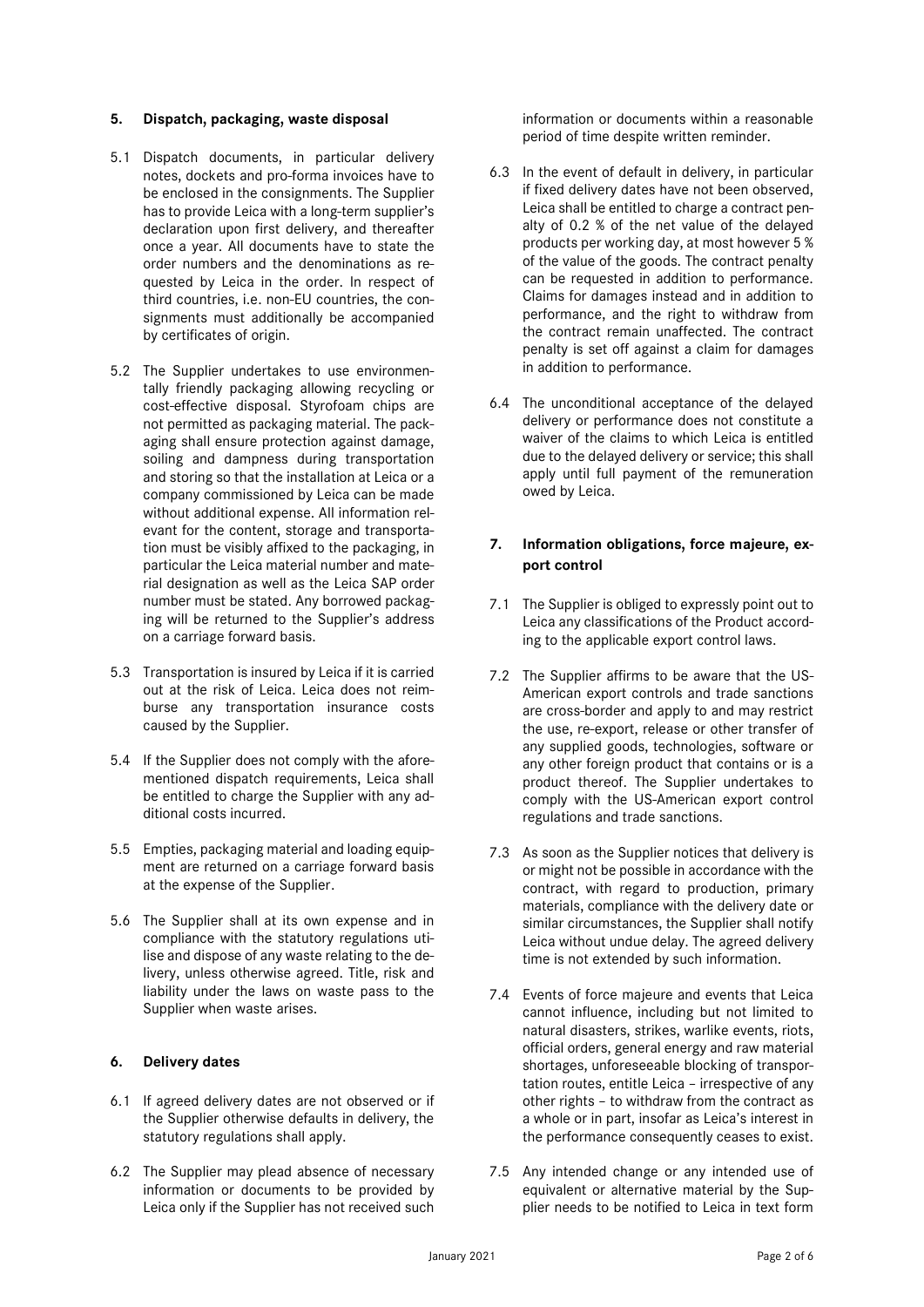at least 6 months before implementation and requires the approval of Leica in text form according to PPAP or VDA PPF. This also applies to changes in the production processes and locations, the procedures and the consumables and supplies.

## **8. Legal compliance, quality assurance, inspection of incoming deliveries**

- 8.1 The Supplier undertakes to comply with all relevant laws and regulations when performing his contractual obligations hereunder, including, but not limited to, regulations regarding safety and the environment, embargo requirements, anti-corruption and export control regulations as well as data protection laws.
- 8.2 The Supplier produces the goods in accordance with the latest state of the art in technology and science, according to the statutory and technical standards, guidelines by supervisory authorities and the applicable safety requirements. For all Products delivered to Leica the Supplier confirms via an EU conformity declaration compliance with the directive's substance restrictions 2011/65/EU (RoHS), the regulation 1907/2006 (REACh) as well as the Leica Material Compliance Guideline (available on Leica's website).The conformity declarations are to be submitted via the plattform DataCross and have to be updated without undue delay in case of a change in the legislation or in the chemical composition of the delivered Products. The Supplier is also obliged to provide Leica free of charge with the material information required to check compliance with the legal requirements.
- 8.3 The Supplier is obliged to maintain a quality management system according to the latest state of the art in technology (e.g. DIN EN ISO 9000 et seq. or comparable management systems). The Supplier accompanies the production process by inspections according to its quality management system. If these inspections are insufficient to assure quality, Leica shall be entitled to request that the Supplier performs a specific inspection according to an inspection plan. The Supplier performs a final inspection of the Products to ensure that only defect-free Products are delivered. The Supplier is obliged to prove the existence of its quality management system to Leica. Leica is furthermore entitled to examine the quality management system by a quality audit, at any time during normal business hours of the Supplier.
- 8.4 The Supplier is obliged to also agree the obligations according to clauses 8.2 and 8.3 with its

own suppliers, and to prove this to Leica upon request.

- 8.5 Before the beginning of any serial delivery the Supplier shall for the purpose of a quality check provide Leica with the agreed number of initial samples as well as a first sample inspection report of its own quality controls. Leica will then carry out its own quality checks and either release the sample towards the Supplier, or request the Supplier to remove any errors. In the release event, serial delivery can commence. For the event that the sample does not meet the agreed quality and specification standards, Leica will inform the Supplier about the identified deviations. The Supplier shall then delivery to Leica the same quantity of new corresponding error free samples for further quality checks. This also applies in the case of changes to any goods already approved by Leica upon (a) the use of new parts, (b) the use of new tools, (c) changes in drawings, (d) the use of new materials, (e) changes in the production process, or (f) any change of the production site.
- 8.6 The acceptance of delivery of Products (excluding samples) is made subject to an inspection for freedom from defects insofar and as soon as this is possible in the ordinary course of business. This covers only the identity, completeness and externally visible defects of the Products. Besides, the inspection of incoming deliveries is replaced by the quality assurance at the Supplier according to clause 8.1, and insofar the Supplier waives the defence of delayed complaint according to Section 377 German Commercial Code (HGB). In case of deliveries to Leica Aparelhos Ópticos de Precisão S.A. the Portuguese Commercial Code (CC) shall apply.

## **9. Sub-suppliers, right of access**

- 9.1 The Supplier is not entitled to transfer any order as a whole or in part to sub-suppliers without prior written approval of Leica. If Leica agrees to the involvement of sub-suppliers, the Supplier remains responsible for compliance with all contractual components, also for the performances rendered by any sub-supplier, including the implementation of the order requirements and confidentiality regulations of Leica.
- 9.2 Leica is at any time entitled to inspect the Products and all materials and parts required by the Supplier in order to produce the Product at the business premises of the Supplier. For this purpose, Leica is at all times granted access to the business premises of the Supplier and to the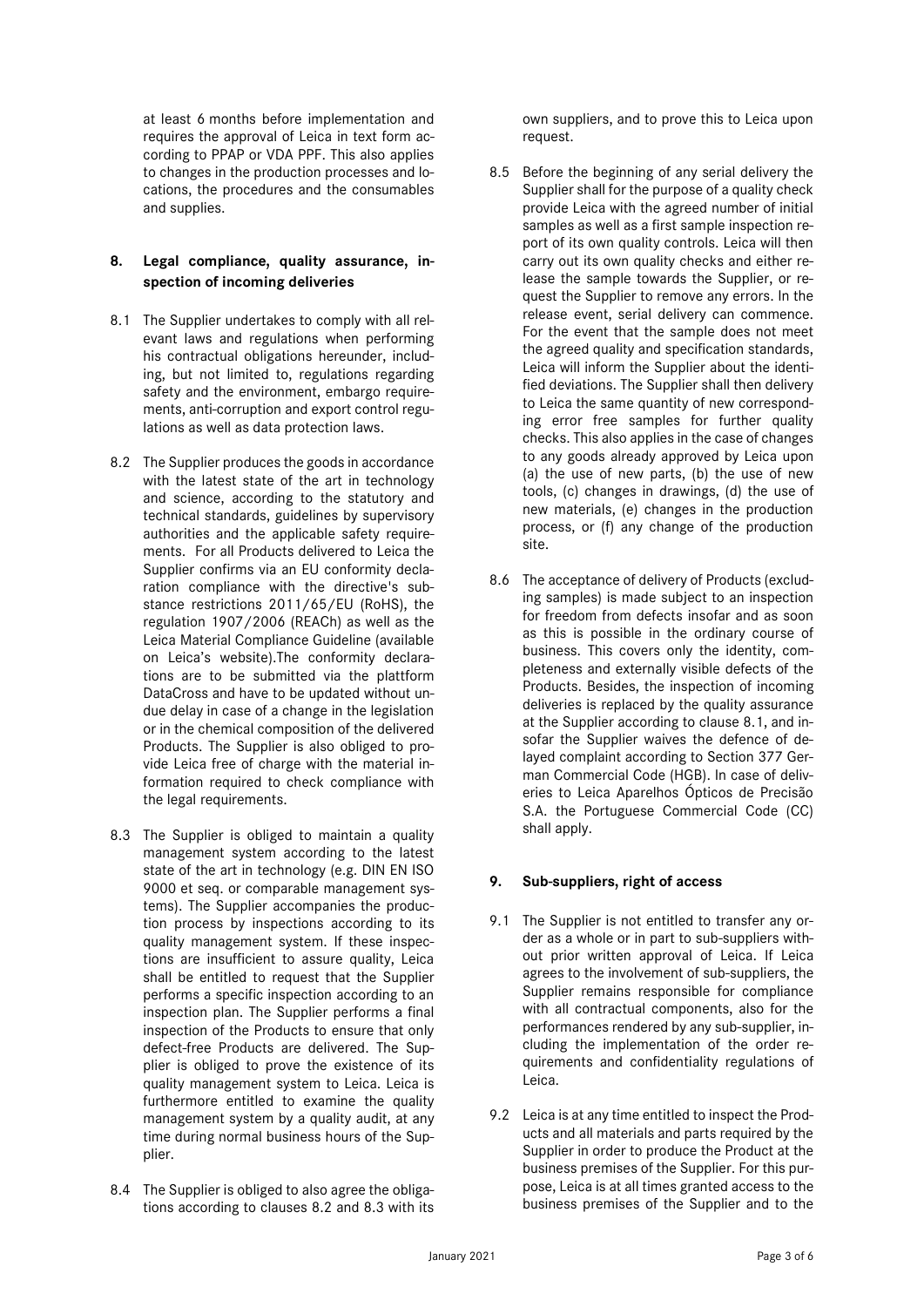facilities of the Supplier's sub-suppliers, during normal business hours, in order to be able to audit all processes for the production of the Product.

### **10. Rights**

- 10.1 Regarding all copyright-protected works or intellectual property rights required for extensive worldwide utilization of the Product, in particular standard software, the Supplier hereby grants Leica an irrevocable, simple right of use (including currently still unknown types of use) unlimited in terms of time, territory and content. Leica is in particular entitled to process the works and to transfer the rights granted to it to third parties, or to grant sub-licenses to third parties.
- 10.2 With regard to performance results individually designed for Leica, Leica shall receive all proprietary rights as direct sole rights holder. Regarding copyrights, Leica shall receive the irrevocable, exclusive right, unlimited in terms of time, territory and content, to fully use (including currently still unknown types of use) the performance results either itself or through third parties.
- 10.3 The Supplier has to deliver standard software to Leica on customary data carriers, executable in object code. In each case of individual software, and otherwise if agreed, the source code shall also be provided (including documentation and development tools).
- 10.4 Leica is entitled to the exclusive rights of use according to clause 10.1 regarding any form of work results which newly arise upon or in connection with the agreed use of the copyrightprotected works or intellectual property rights.

### **11. Warranty/rights in case of defects**

- 11.1 The statutory regulations on defects of quality and title apply without limitation, unless otherwise provided for hereinafter.
- 11.2 In urgent cases Leica shall be entitled to carry out subsequent performance at the expense of the Supplier, either itself or through a third party, in particular in order to avert imminent danger or prevent greater damage.
- 11.3 Defects of quality and title become statutebarred 36 months from passing of risk.
- 11.4 The Supplier has to bear towards Leica all costs caused by the culpably deficient delivery of the Products, in particular those costs exceeding

the usual costs for transportation, travel, work and material, and inspection exceeding the usual scope. Leica shall be entitled to invoice therefore a lump sum of 85 Euros per each complained delivery. The parties may provide evidence of higher or lower damages.

- 11.5 If Leica has to accept return of the produced and/or sold items due to the defectiveness of the Product delivered by the Supplier, or if for that reason the purchase price was reduced towards Leica, or if claims were asserted against Leica in any other manner, Leica reserves the right to take recourse to the Supplier. Special notification of a time limit for the recourse is not required.
- 11.6 In the event of recourse, Leica shall be entitled to claim compensation from the Supplier for the expenses which Leica has to bear in the relationship with its customers due to the defectiveness of the performance.
- 11.7 If the resale of the Product is a consumer good purchase within the meaning of Sections 474 et seq. German Civil Code, the following shall apply: Irrespective of the provisions set forth in clause 11.3, the statute of limitations shall in the cases of clauses 11.6 and 11.7 occur at the earliest 2 months after the time when Leica has settled the claims asserted against it by the customers.
- 11.8 In the event of a withdrawal, Leica shall be entitled to use the deliveries and services of the Supplier without costs until suitable replacement has been obtained. The Supplier shall bear all costs incurred in connection with the withdrawal and shall be responsible for disposal.

## **12. Liability**

In addition, the Supplier is liable in accordance with the statutory regulations.

## **13. Product Liability**

13.1 In the event that product liability claims are asserted against Leica, the Supplier shall be obliged to indemnify Leica against such claims if and to the extent that the damage was caused by a defect of the Product delivered by the Supplier and - in the event of liability dependent on fault - if the Supplier is at fault. If the damage was caused within the sphere of the Supplier's responsibility, the Supplier shall insofar bear the burden of proof.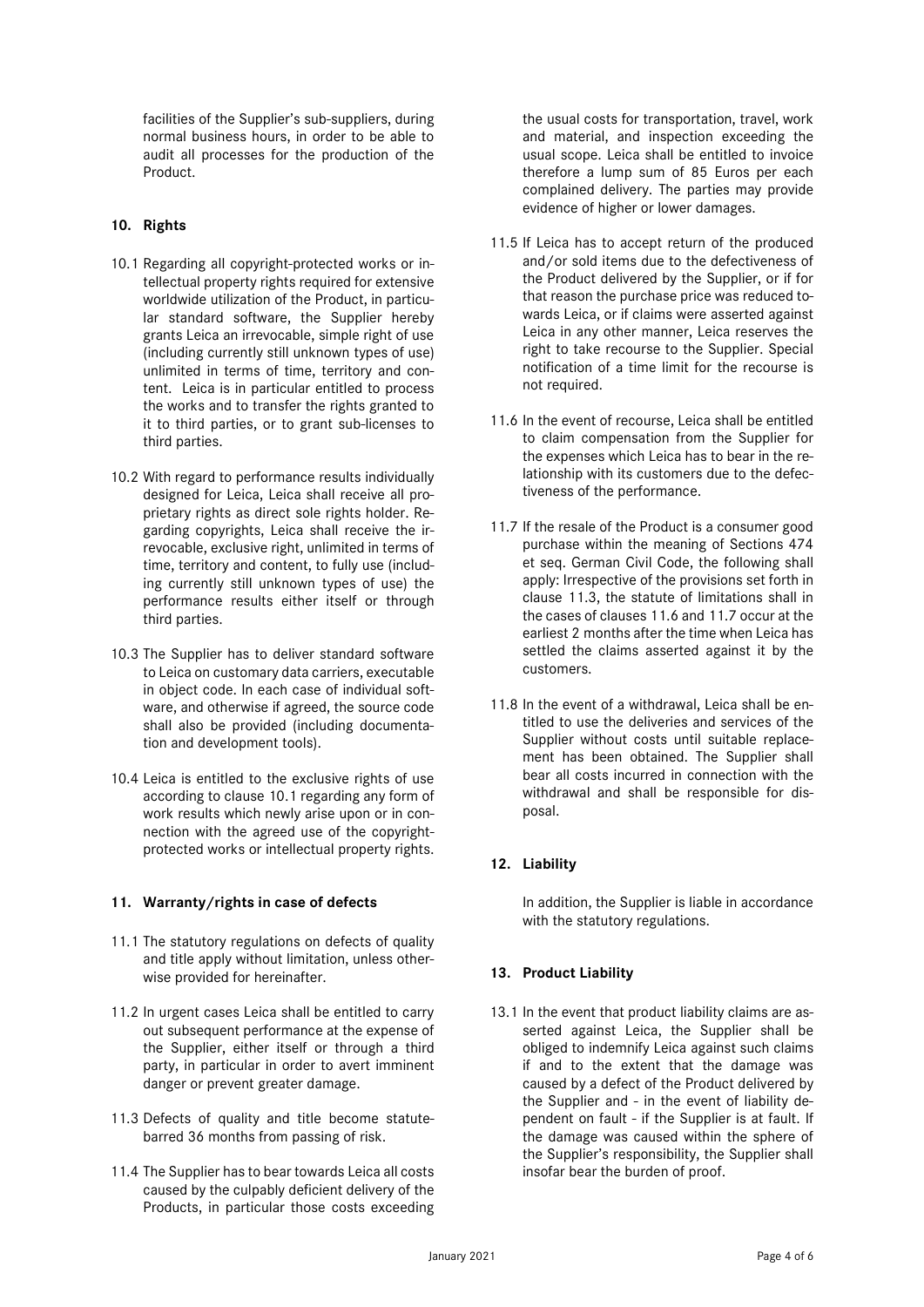13.2 In these cases the Supplier shall bear all costs and expenses, including the costs of any legal action or recall campaigns. In addition, the statutory regulations shall apply.

### **14. Insurances**

14.1 For the duration of the contract, including the time of guarantee and limitation periods pertaining to claims based on defects, the Supplier has to take out and maintain corresponding insurance contracts at conditions as customary in this line of business, with a minimum coverage sum of 5 million Euros per event of damage, and to prove this to Leica at any time upon request.

## **15. Items to be provided by Leica, tools, spare parts**

- 15.1 Leica shall be entitled to provide materials, appliances and tools for the production of the Products. Any materials, appliances and tools provided by Leica shall remain the property of Leica. They shall irremovably be marked as "Property of Leica Camera AG" or "Property of Leica Aparelhos Ópticos de Precisão S.A.", as they case may be, and be specified in a list. Upon request such list shall be provided to Leica for inventory- or test purposes. This also applies to such materials, appliances and tools obtained or produced by the Supplier or by order of the Supplier, but which are separately paid by Leica. Title to such items passes to Leica upon full payment.
- 15.2 The handling/processing, transformation, combination, intermixture or finishing of supplied materials is carried out on behalf of Leica. If the Supplier makes use of other parts thereby, that are not owned by Leica, Leica will acquire co-ownership of the new product in the ratio of the supplied material by Leica (purchase price plus VAT) to such other parts/materials at the time of handling/processing, transformation, combination, intermixture or finishing.
- 15.3 Leica may at any time request surrender of its property. The Supplier expressly waives any right of retention for any legal reason whatsoever.
- 15.4 The Supplier ensures and undertakes to take care that Leica or the customers of Leica can be delivered with replacements or spare parts for the Products for a period of further 10 years after the last serial delivery, at reasonable and customary conditions.

15.5 The Supplier shall inform Leica of the discontinuation of a serial delivery beforehand, with a notice period of 12 months – 36 months in the case of glass components. Leica is entitled to place a last order before the serial delivery is actually discontinued.

## **16. Corporate responsibility**

- 16.1 Within his corporate responsibility the Supplier commits himself that in the production of the Products human rights are protected, labour standards are observed and discrimination as well as forced labour and child labour shall not be permitted. The Supplier further ensures that also its sub-suppliers comply with these obligations.
- 16.2 The Supplier commits that he will neither tolerate any kind of corruption or bribe nor get involved in it in any way.

# **17. Secrecy**

- 17.1 All business or technical information provided to the Supplier by Leica has to be kept secret towards third parties as long as and to the extent that they are not provably in the public domain, nor the latest state of the art in technology and science nor expressly released by Leica. Such information remains the exclusive property of Leica; Leica reserves all rights to such information. Without prior written approval of Leica such information must not be duplicated or commercially used - except for the purpose of contractual performance towards Leica. Upon request, the Supplier shall at Leica's choice without undue delay and completely return or provably destroy all information originating from Leica, in particular drawings or data carriers (including - if applicable - copies or records thereof) as well as any items made available on loan.
- 17.2 The Supplier must not for any own purposes use any items manufactured according to documents designed by Leica, such as drawings, models, formulations, or the like, nor may such products be offered or delivered to third parties.
- 17.3 In the event of culpable breach of the duty to observe secrecy, the Supplier has to pay to Leica a contract penalty to be stipulated by Leica at its reasonable discretion; in case of dispute, such contract penalty shall be reviewed and re-determined by the competent court.